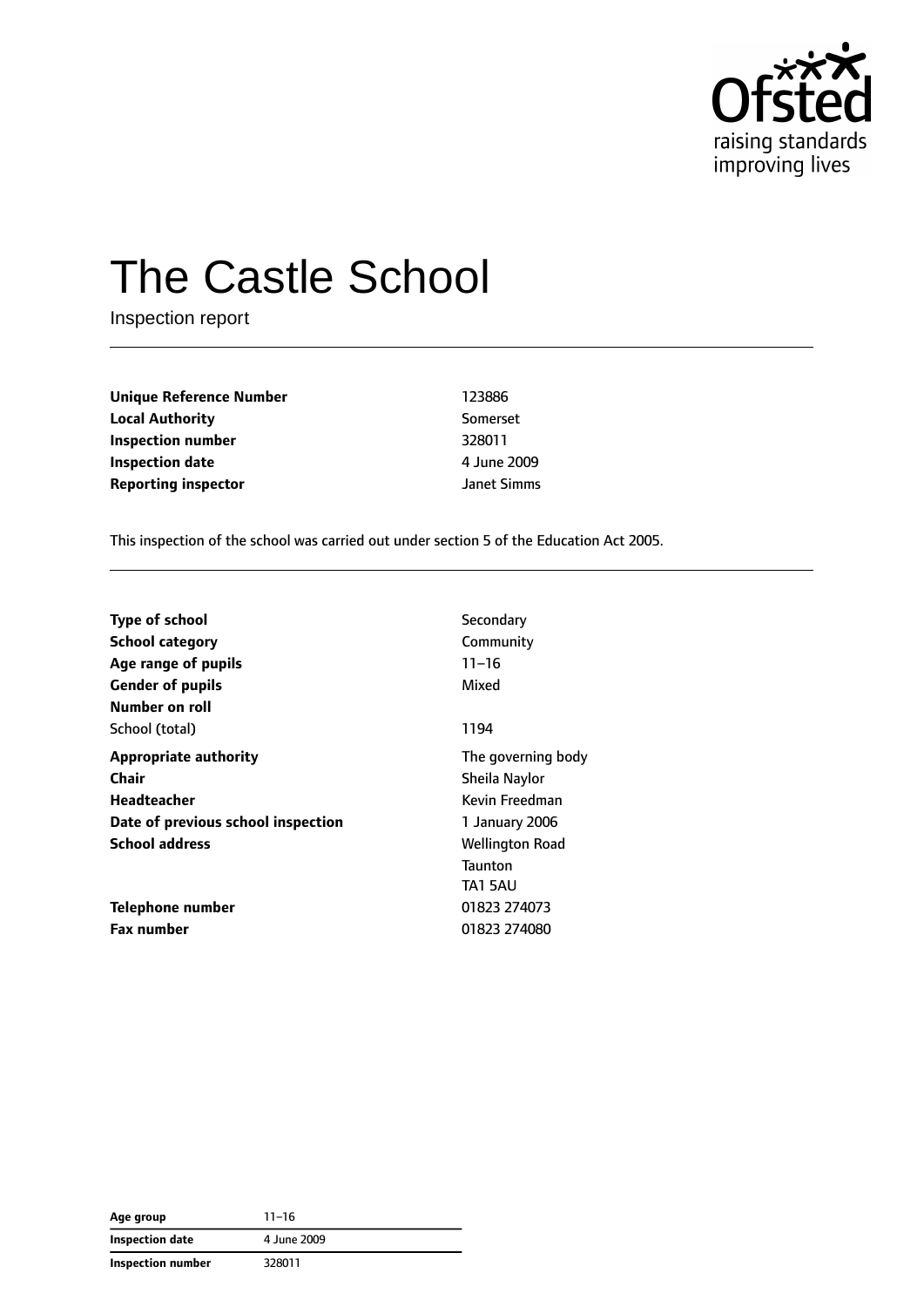.

<sup>©</sup> Crown copyright 2009

Website: www.ofsted.gov.uk

This document may be reproduced in whole or in part for non-commercial educational purposes, provided that the information quoted is reproduced without adaptation and the source and date of publication are stated.

Further copies of this report are obtainable from the school. Under the Education Act 2005, the school must provide a copy of this report free of charge to certain categories of people. A charge not exceeding the full cost of reproduction may be made for any other copies supplied.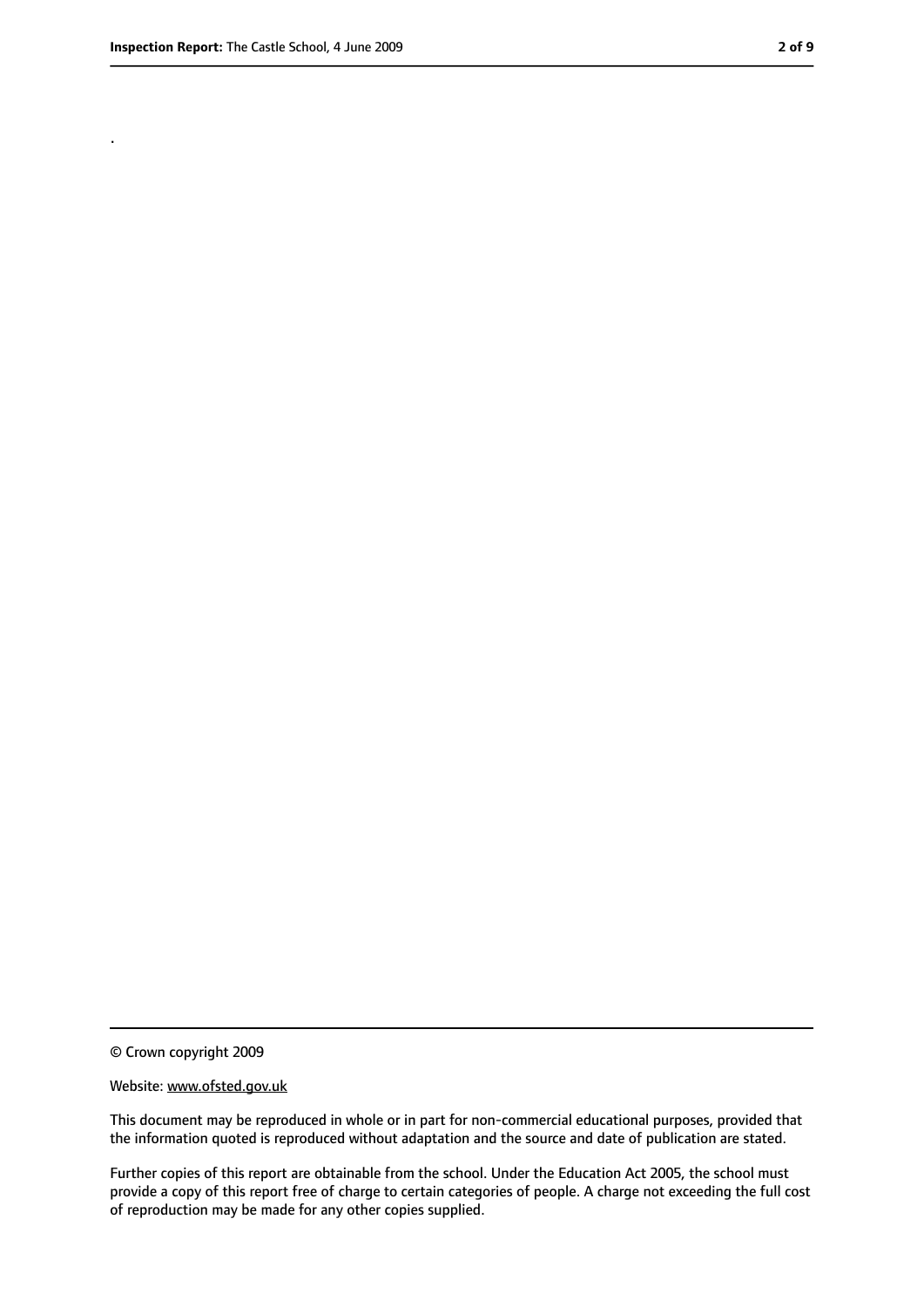# **Introduction**

The inspection was carried out by two Additional Inspectors who evaluated the overall effectiveness of the school and investigated the following:

- whether progress is equal for boys and girls, particularly those with learning difficulties and/or disabilities
- how far students' independent learning has developed since the previous inspection
- whether teaching is good or better
- the sustainability of leadership and management.

Inspectors gathered evidence on the day from discussions with staff, students and a governor. A range of school documentation was examined and first-hand evidence was gathered from observing students in lessons and elsewhere. Parents' views were gathered from questionnaires completed prior to the inspection. Other aspects of the school's work were not investigated in detail, but inspectors found no evidence to suggest that the school's own self-evaluation assessments are not justified, and these have been included in this report where appropriate.

#### **Description of the school**

This large comprehensive school has its first specialist status subject in sports and as a High Performing Specialist School, gained a second specialism in Applied Learning in 2008. The school has recently been granted permission to develop post-16 provision for sports courses from 2010. The proportion of students from backgrounds other than White British is very low, as is the number with native languages other than English. The local authority acknowledges that local policy differs from most others nationally, so the relatively low proportion of students recorded as having higher levels of learning difficulty and/or disabilities does not reflect the real picture of additional educational needs within the school. Awards held by the school include the Chartermark and the Investors in People award.

#### **Key for inspection grades**

| Grade 1 | Outstanding  |
|---------|--------------|
| Grade 2 | Good         |
| Grade 3 | Satisfactory |
| Grade 4 | Inadequate   |
|         |              |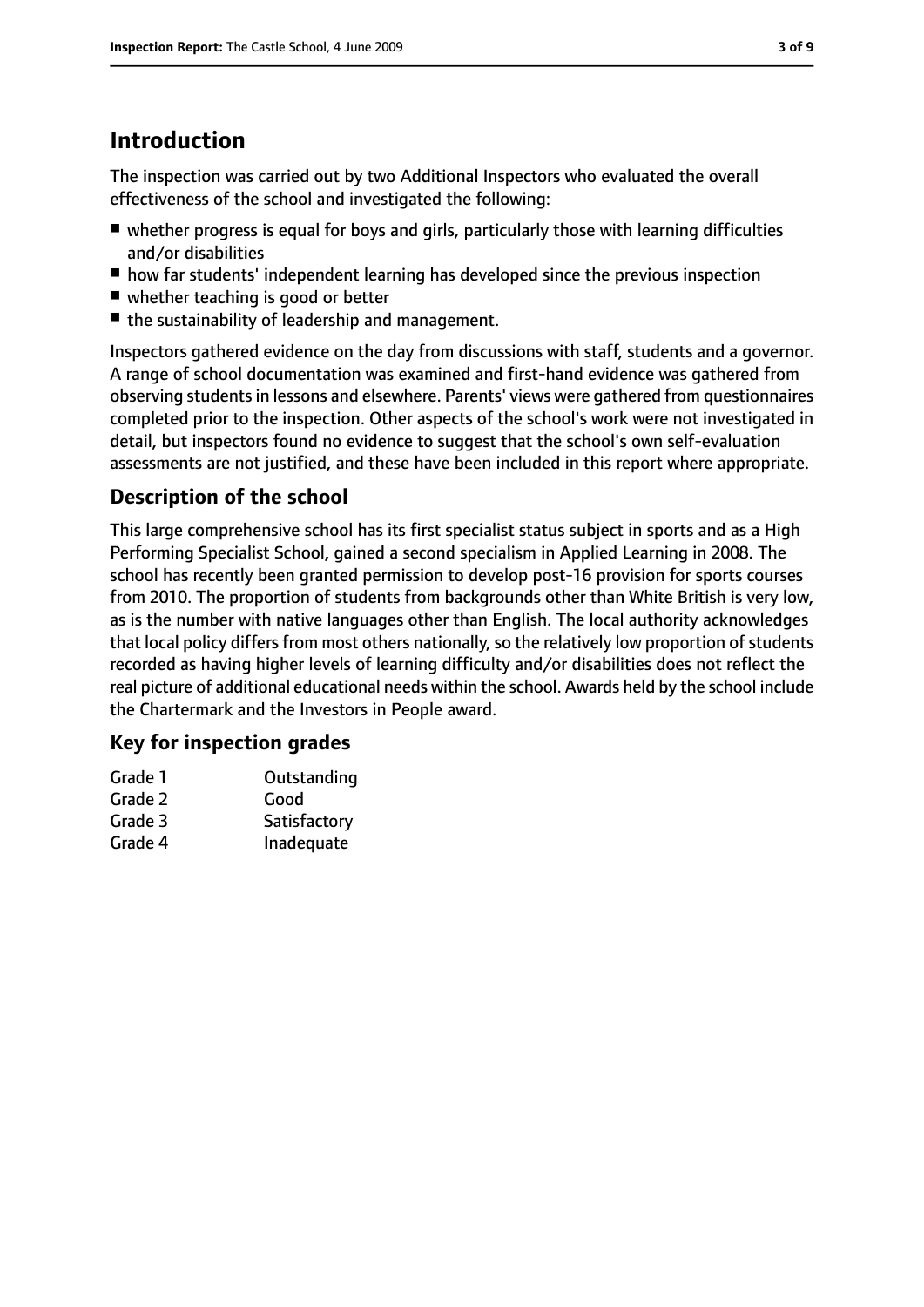## **Overall effectiveness of the school**

#### **Grade: 1**

Thisis an outstanding school. It maintainsthe many areas of excellence reported at the previous inspection. It has subsequently improved its performance highly successfully, raising standards, improving students' achievement and significantly strengthening the relatively weaker areas identified then. Key characteristics of the school are students' independence, self-confidence and excellent understanding of their own learning, all notable improvements from the previous report when these were weaker aspects. These strengths have created an outstanding level of personal development demonstrated by happy, articulate, courteous students who are proud of their school. Parents and others particularly appreciate the school's significant strengths and success in treating each of their children as an individual, and students emerge very well prepared with excellent skills to move into the next phase of their education. They fully understand how to keep safe, healthy and fit, attending regularly and enjoying enormously the rich range of opportunities which the school provides.

The headteacher's exceptional leadership has created an outstanding team of senior and middle leaders and managers who work very well together, recognising the improvements their work is generating. They and other staff are 'buzzing' with excitement about what is happening in the school. This very positive morale, coupled with excellent management across academic and pastoral networks, provides the school with outstanding capacity to improve further. New posts, for instance as School Improvement coordinators, provide more junior staff with interesting, wide-ranging opportunities to contribute to school development. All involved plan carefully and innovatively for future changes as staff move on. This approach has provided strong and sustainable management at all levels. Parents express overwhelming support for the school's academic and personal provision for their children's development. Students themselves judge the school as outstanding, valuing in particular the excellent relationships they share with leaders, teachers and other staff. The school sets high targets for its performance in all areas, so challenging academic targets have been exceeded of late, including those for specialist subjects. Leaders evaluate the school's effectiveness extremely critically, recognising strengths and accurately identifying imperfections where things could be better.

Standards on entry are somewhat above average, but cover a very wide range, with more students than usual at the top and lower ends of the ability spectrum. With its relatively low funding and shortage of space, this presents significant challenges which the school meets very successfully. Boys and girls achieve exceptionally well. Standards at Year 11 have been significantly above average for several years. Many more than usual achieve higher grades in English and mathematics amongst other high examination results. Standards in the current Year 11 are similarly high, with Year 10 better still. This is because Year 10 is the first year-group to benefit fully from successful initiatives designed to improve learning, which began when they first entered the school. All groups progress equally well, including those with high levels of learning difficulty. The school monitors the achievement of each individual very carefully, providing excellent, finely targeted quidance, support and challenge to ensure that each student does as well as they can. Achievement in information and communication technology was unsatisfactory at the last inspection but is now an area of strength, both as a subject and in its use across the curriculum.

Parents and students greatly appreciate the exceptionally rich curriculum available in lessons and well beyond. Sport contributes outstandingly well to this range, and the recent second specialism in Applied Learning now provides additional strengths in many new areas. The recent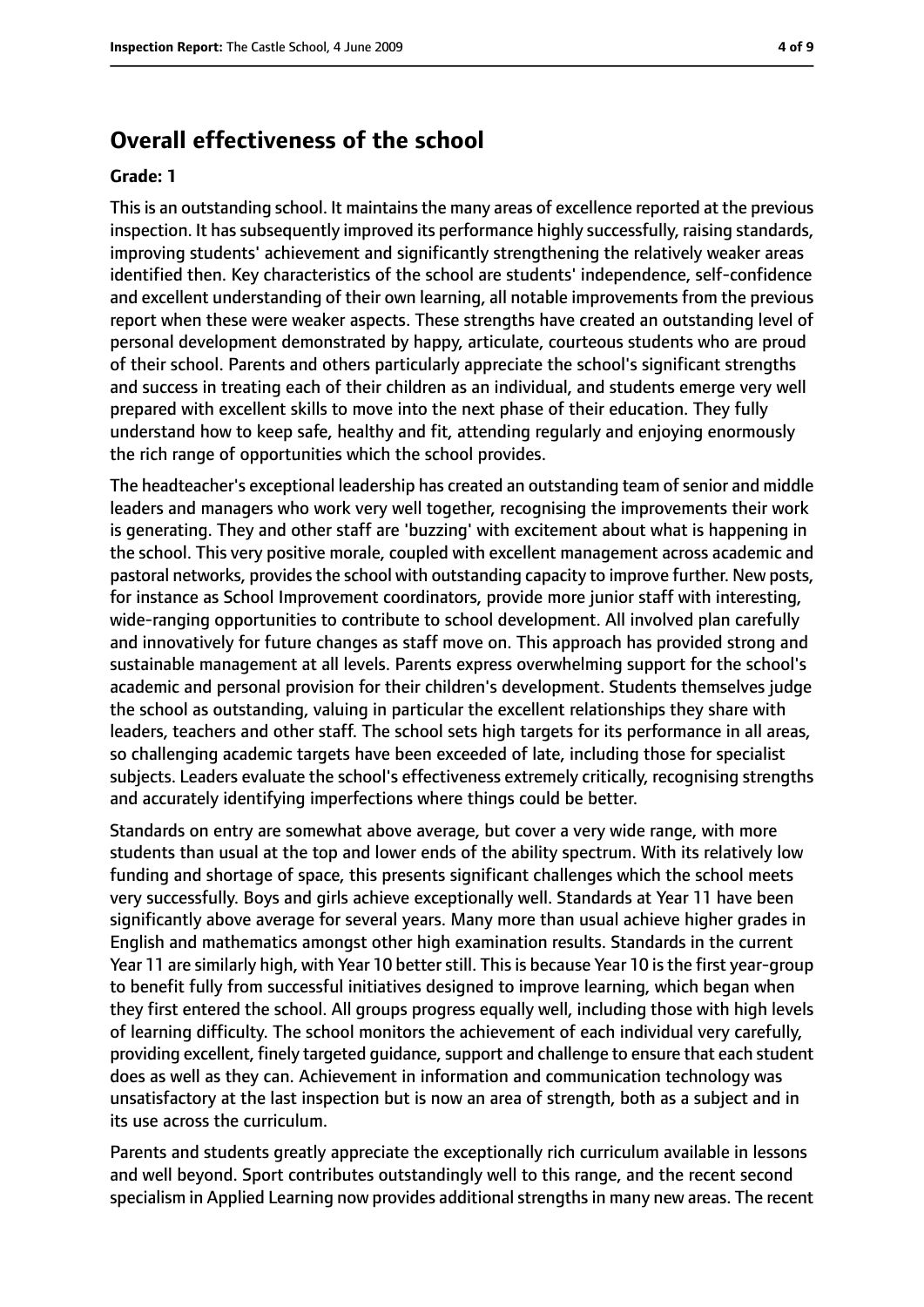successful bid to provide post-16 courses in a 'niche' area combining the two specialisms demonstrates some of the school's core strengths. Young apprenticeships in sports areas, the development of diplomas and other challenges form the focus of exciting new curriculum developments which are enthusing staff and many students alike. The house system provides excellent opportunities for healthy competition, fused with exceptional examples of collaboration and cooperation.

Teaching is outstanding, better than the school's relatively modest judgement. This is because the highly positive impact on students' learning has increased markedly this year, as the full effect of initiatives to involve students more effectively in the teaching and learning process has become evident. Teachers are very confident, prepared to take innovative risk in their teaching. They know that students themselves can take an increasing and proper degree of responsibility for their own learning because staff provide them with a range of 'tools' to do so. Students realise that staff 'go the extra mile', in the words of a parent, to help and support their studies and with any personal concerns. The ethos of 'no ceiling to achievement' is one which permeates the mentality of students and adults alike, so 'every person matters', as staff say, creating a school where all strive together for continuous improvement. Through their very rigorous monitoring, managers recognise that teaching is not quite consistent and provide high-quality programmes of professional development to improve individuals' effectiveness. Students are exceptionally clear about medium- and long-term targets, but some are less clear about shorter-term ones because a minority of day-to-day assessment does not always clarify these. Provision for those with additional or special needs is very effective, including that for students with very challenging requirements. It goes well beyond the concept of 'intervention' because it is personally tailored for each student, and amended through very effective, ongoing analysis and monitoring. This is so for abler students too, through the provision of AS level courses in some subjects for instance.

Parents are increasingly well involved in helping with their children's learning and the school works highly effectively with a broad range of other partners. This involves the local community in the school's work very successfully through the specialist subjects and in many others such as the arts. The promotion of community cohesion is likewise developing well at national and international levels, but the school recognises that, while it plans to do so, it does not meet the requirements for the audit and evaluation of its provision. Governance is otherwise excellent, providing valued challenge and support for all staff, highly effective evaluation of governors' own effectiveness, and sensitive concern for the development of new members and for the well-being of all individuals in the school. Excellent financial management enables the school to maintain its outstanding level of provision.

#### **What the school should do to improve further**

■ Implement the planned audit and evaluation of the school's contribution to community cohesion to inform future developments in these areas.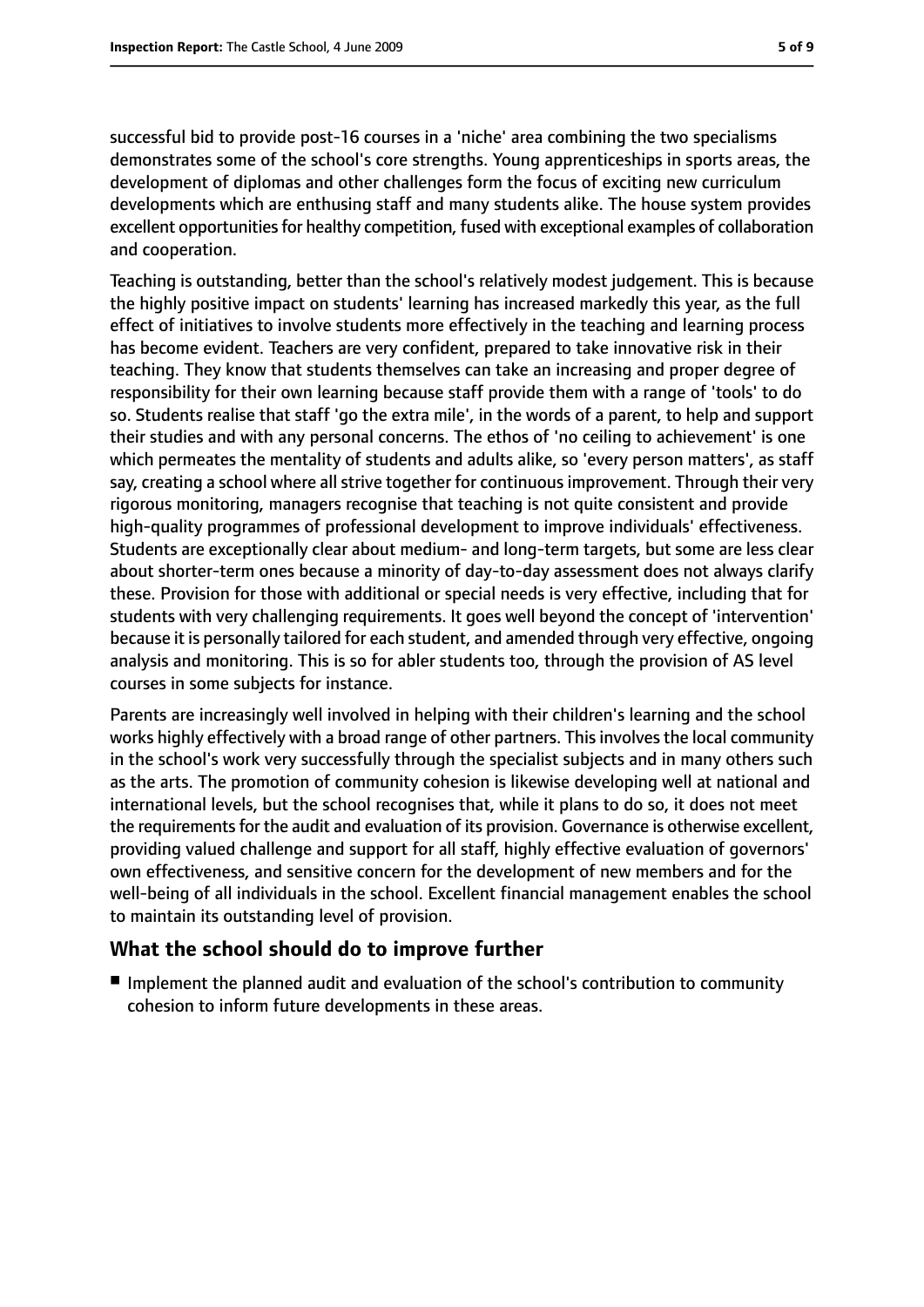**Any complaints about the inspection or the report should be made following the procedures set out in the guidance 'Complaints about school inspection', which is available from Ofsted's website: www.ofsted.gov.uk.**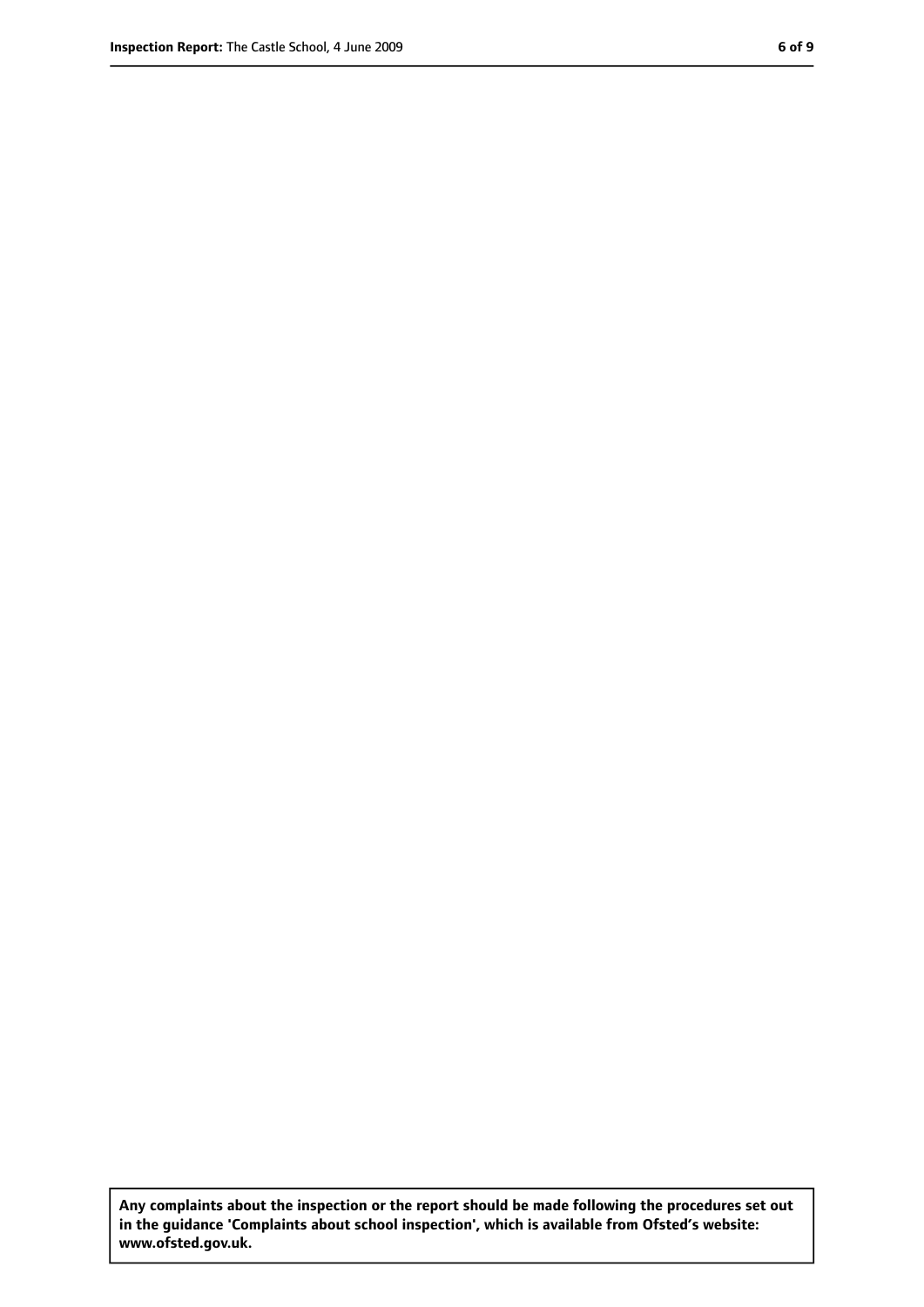#### **Annex A**

# **Inspection judgements**

| Key to judgements: grade 1 is outstanding, grade 2 good, grade 3 satisfactory, and | <b>School</b> |
|------------------------------------------------------------------------------------|---------------|
| arade 4 inadequate                                                                 | Overall       |

#### **Overall effectiveness**

| How effective, efficient and inclusive is the provision of<br>education, integrated care and any extended services in meeting the<br>needs of learners? |     |
|---------------------------------------------------------------------------------------------------------------------------------------------------------|-----|
| Effective steps have been taken to promote improvement since the last<br>inspection                                                                     | Yes |
| How well does the school work in partnership with others to promote learners'<br>well being?                                                            |     |
| The capacity to make any necessary improvements                                                                                                         |     |

## **Achievement and standards**

| How well do learners achieve?                                                  |  |
|--------------------------------------------------------------------------------|--|
| $\vert$ The standards <sup>1</sup> reached by learners                         |  |
| How well learners make progress, taking account of any significant variations  |  |
| between groups of learners                                                     |  |
| How well learners with learning difficulties and/or disabilities make progress |  |

<sup>&</sup>lt;sup>1</sup>Grade 1 - Exceptionally and consistently high; Grade 2 - Generally above average with none significantly below average; Grade 3 - Broadly average to below average; Grade 4 - Exceptionally low.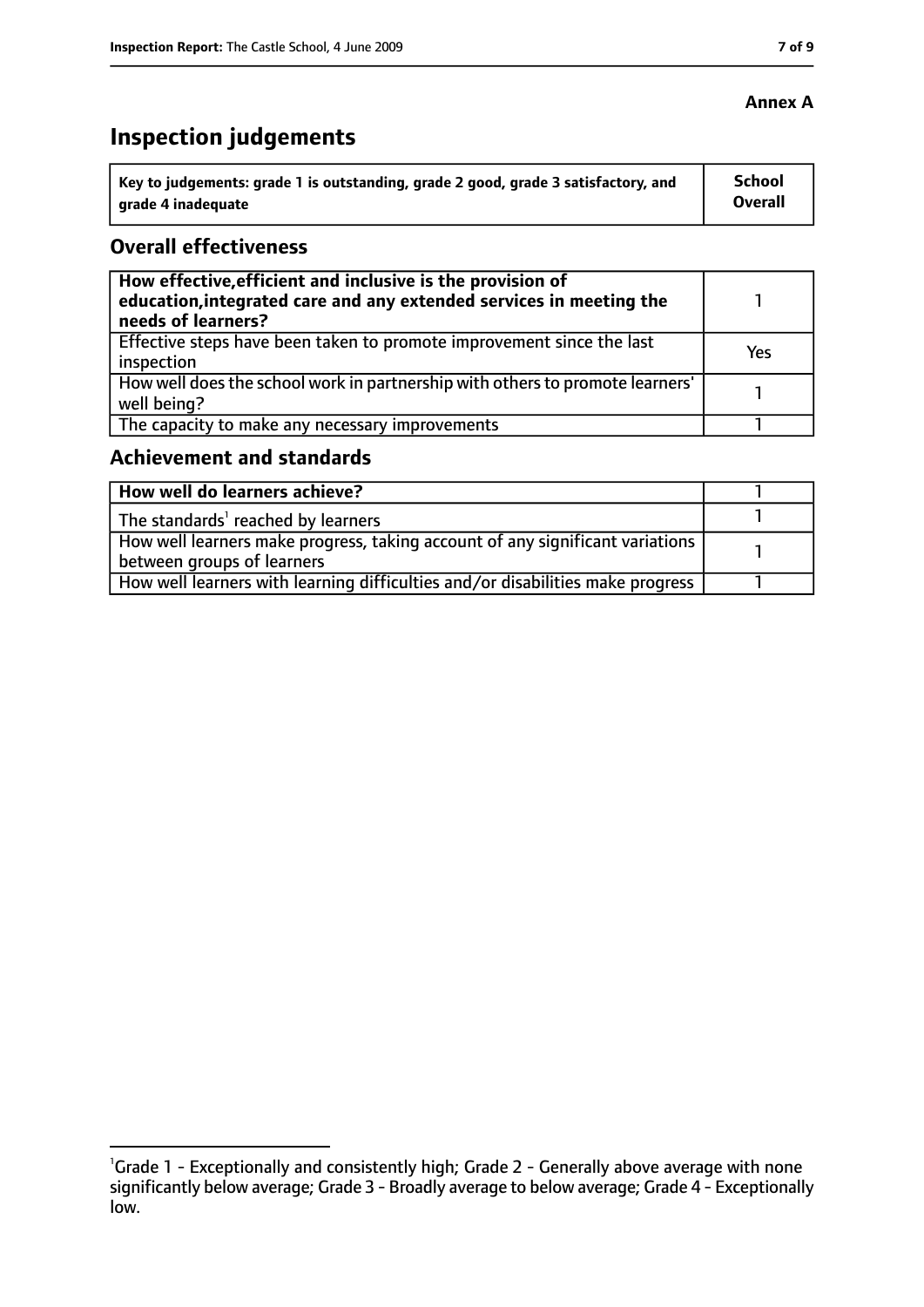# **Personal development and well-being**

| How good are the overall personal development and well-being of the<br>learners?                                 |  |
|------------------------------------------------------------------------------------------------------------------|--|
| The extent of learners' spiritual, moral, social and cultural development                                        |  |
| The extent to which learners adopt healthy lifestyles                                                            |  |
| The extent to which learners adopt safe practices                                                                |  |
| The extent to which learners enjoy their education                                                               |  |
| The attendance of learners                                                                                       |  |
| The behaviour of learners                                                                                        |  |
| The extent to which learners make a positive contribution to the community                                       |  |
| How well learners develop workplace and other skills that will contribute to<br>their future economic well-being |  |

# **The quality of provision**

| How effective are teaching and learning in meeting the full range of<br>learners' needs?              |  |
|-------------------------------------------------------------------------------------------------------|--|
| How well do the curriculum and other activities meet the range of needs and<br>interests of learners? |  |
| How well are learners cared for, quided and supported?                                                |  |

# **Leadership and management**

| How effective are leadership and management in raising achievement<br>and supporting all learners?                                              |     |
|-------------------------------------------------------------------------------------------------------------------------------------------------|-----|
| How effectively leaders and managers at all levels set clear direction leading<br>to improvement and promote high quality of care and education |     |
| How effectively leaders and managers use challenging targets to raise standards                                                                 |     |
| The effectiveness of the school's self-evaluation                                                                                               |     |
| How well equality of opportunity is promoted and discrimination eliminated                                                                      |     |
| How well does the school contribute to community cohesion?                                                                                      |     |
| How effectively and efficiently resources, including staff, are deployed to<br>achieve value for money                                          |     |
| The extent to which governors and other supervisory boards discharge their<br>responsibilities                                                  |     |
| Do procedures for safequarding learners meet current government<br>requirements?                                                                | Yes |
| Does this school require special measures?                                                                                                      | No  |
| Does this school require a notice to improve?                                                                                                   | No  |